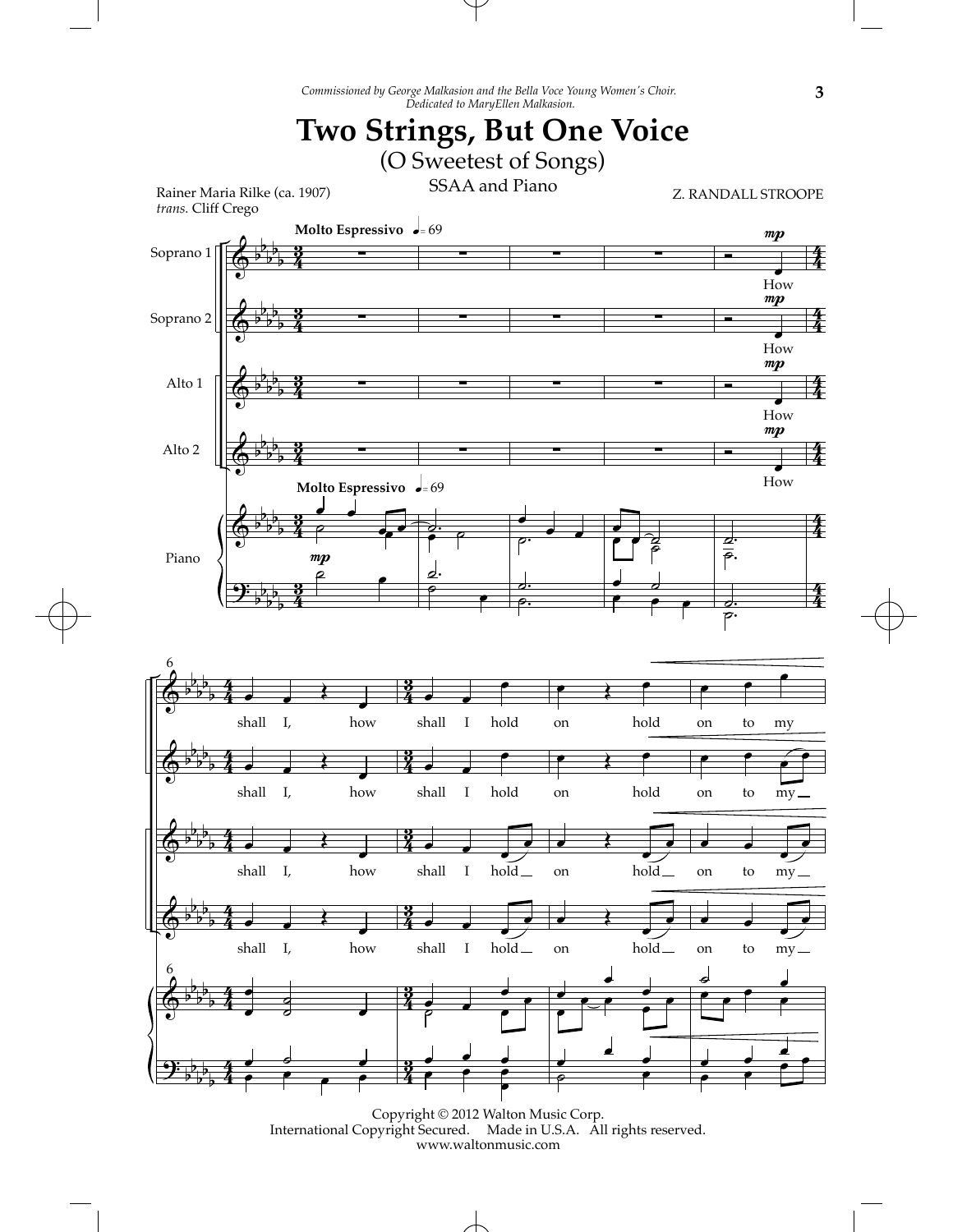

 $\downarrow$ 



 $\overline{\phantom{a}}$ 

**4**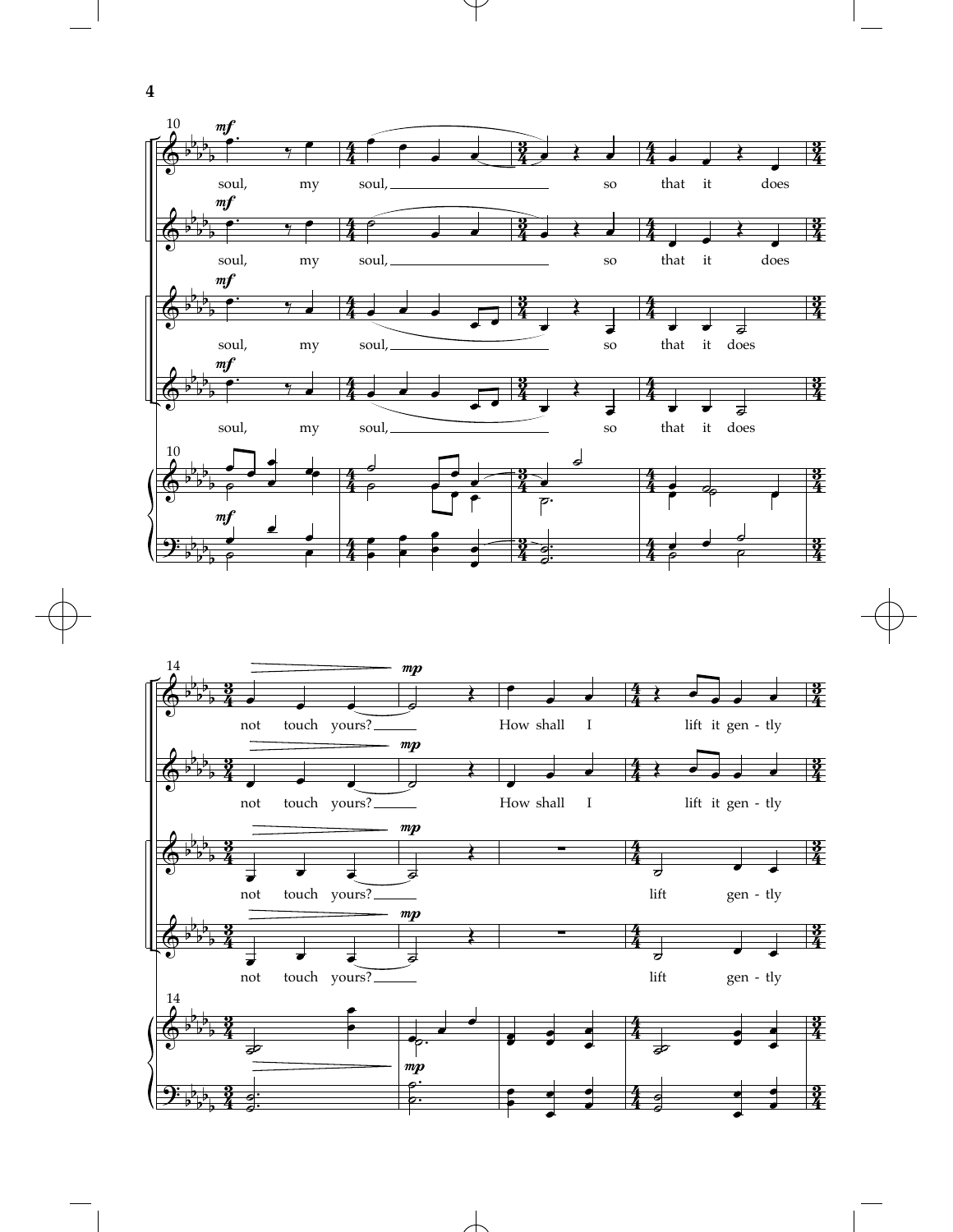

 $\downarrow$ 



 $\overline{\phantom{a}}$ 

**5**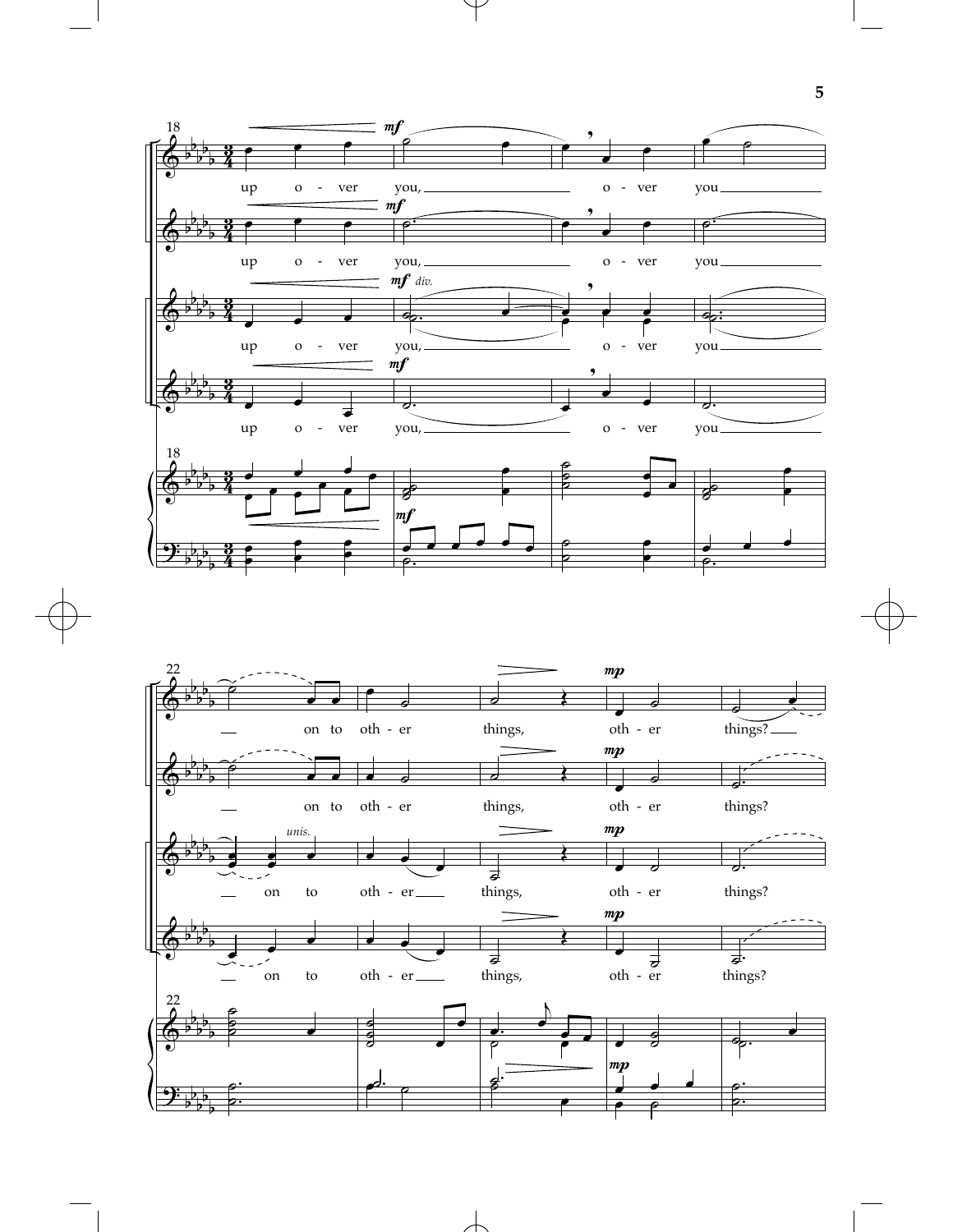

 $\overline{\phantom{a}}$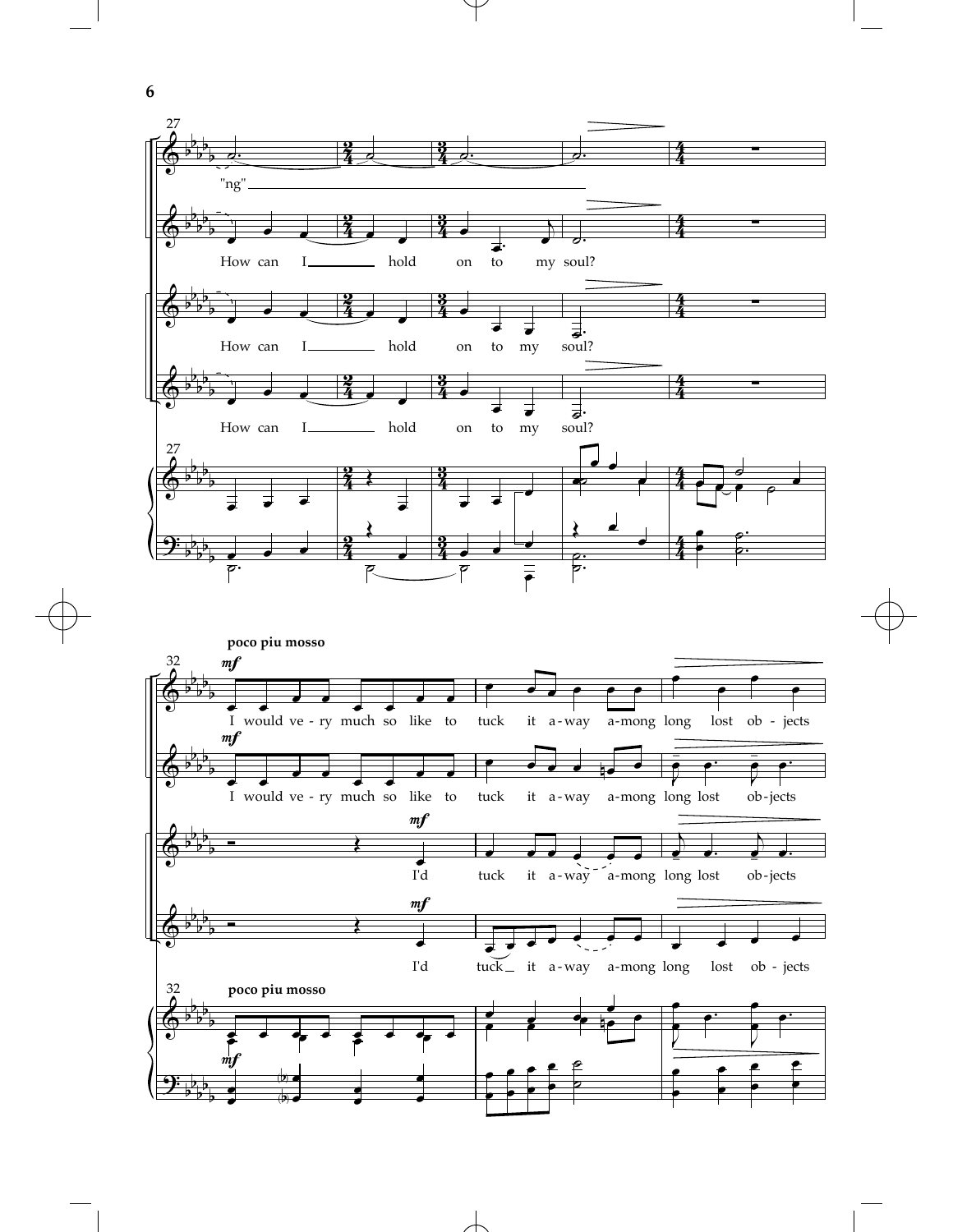